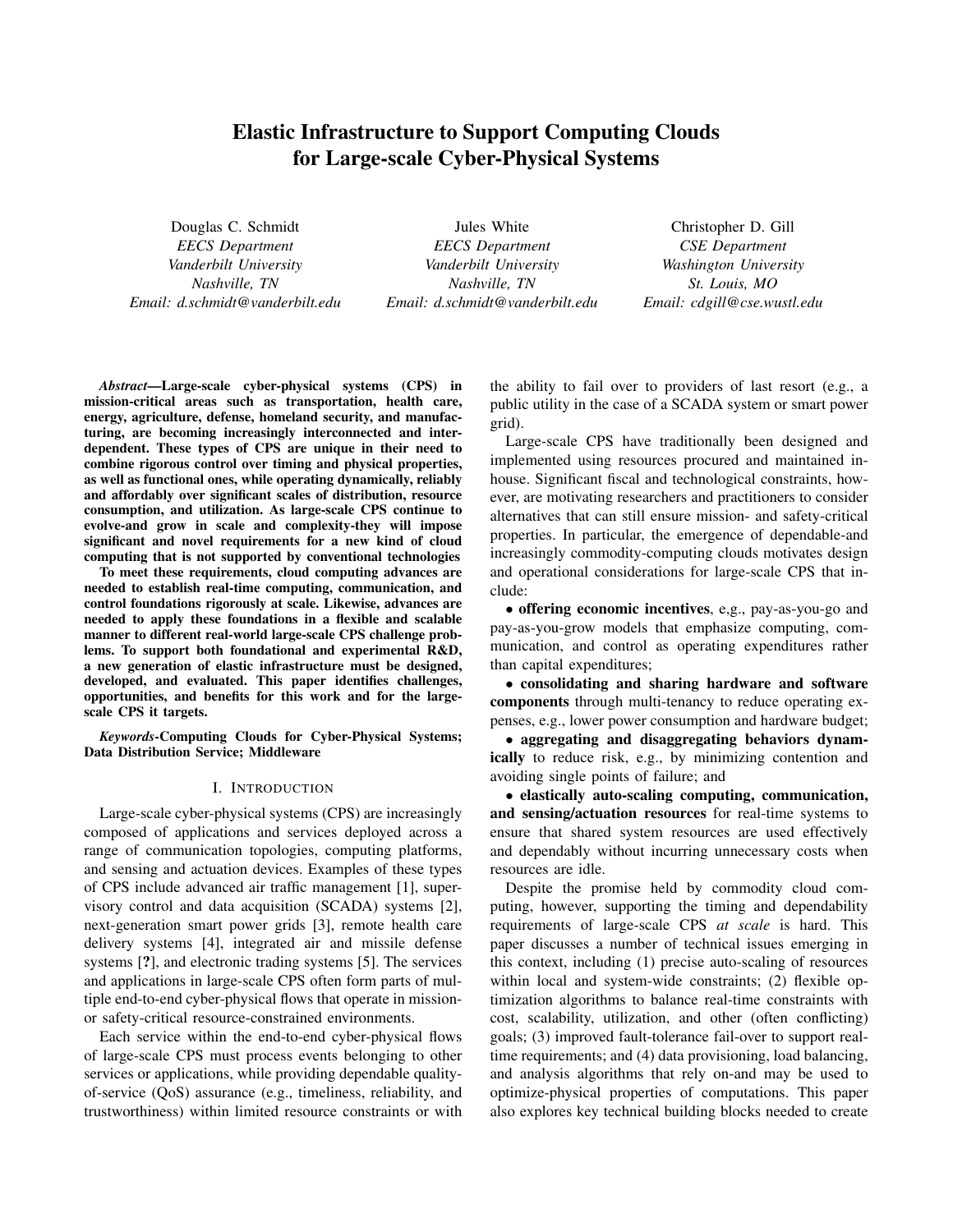a dependable and elastic infrastructure for large-scale CPS.

## II. THE EVOLUTION OF CPS IN SCALE AND **COMPLEXITY**

This section summarizes the evolution of CPS in terms of scale and complexity in terms of *QoS fidelity*, which ranges from low fidelity (e.g., " best effort" QoS) to high fidelity (e.g., stringent requirements on timeliness and dependability), *Degree of asset sharing*, which ranges from a low degree of sharing (e.g., each application or service is allocated a unique set of assets) to a high degree of sharing (e.g., assets are pooled amongst many applications and services), and *System scale*, which ranges from small scale (e.g., a dozen or so system components) to large scale (e.g., many thousands of system components).

### *A. Overview of CPS*

A cyber-physical system (CPS) is an integrated set of hardware and software that controls physical things (and which may or may not involve humans in the loop). CPS have historically involved a tight coupling and coordination between a system's computational elements (components implemented entirely in hardware or software) and physical elements (components that interact with the physical world). Traditional examples of CPS include anti-lock braking systems in automobiles [6] and automated pilot features in aircraft. These types of CPS typically exhibit high QoS fidelity, a very low degree of asset sharing, and a small number of system components.

Many CPS also have been used to control devices and/or processes in environments disconnected from networks. Although these types of stand-alone CPS are common, the next-generation of CPS [7] increasingly will use local area network (LAN) and/or wide area network (WAN) processing elements to control devices and interactions. These interactions may be influenced by physical environments (such as is wind farms or hydro-electric power generators) or industrial environments (such as in chemical plants). More sophisticated emerging CPS (such as driverless cars and smart power grids ) are also adaptive and intelligent, often solving problems as they occur in real time without direct human input.

Regardless of their scale and connectivity, CPS are timesensitive since the right information or action delivered or performed too late results in an incorrect outcome. The QoS of a CPS thus has both a reliability dimension *and* a temporal one. In particular, system functionality must run in a timely manner.

Large-scale CPS must address requirements and challenges that aren't as relevant for traditional stand-alone CPS, including partial failure, higher latency and jitter due to shared communication links, and denial of service attacks. Security is an increasingly important QoS concern in CPS [8] since delivering information in a timely manner is itself essential, but may be irrelevant if the information has been tampered with or compromised. Today's large-scale CPS typically exhibit higher QoS fidelity, a higher degree of asset sharing, and a larger number of system components than traditional CPS.

## *B. Overview of Cloud Computing*

Large-scale CPS have been developed in the past, primarily in the aerospace, defense, and power domains. These types of CPS, however, have been proprietary and expensive to develop and sustain. In recent years, therefore, the enormous commercial and government investment in commodity cloud computing environments has spurred an interest in leveraging these technologies as the basis for large-scale CPS.

Cloud computing provides applications with ubiquitous, convenient, and on-demand access to a shared pool of configurable computing resources across a network. The goal of this paradigm is to treat computing and communication as *utilities*. In particular, these capabilities are provided to applications as services, i.e., enabling the migration and scaling up/down of system computing, storage, and communication resources without requiring explicit involvement from applications.

The key characteristics of cloud computing environments typically include the following capabilities:

• *On-demand self-service provisioning*, which enables end-users of clouds to unilaterally provision computing capabilities, including networks, storage, and servers, which are often virtualized by generalizing the physical infrastructure and making it available as a set of managed components that are easier to use and control automatically.

• *Elastic resource pooling and multi-tenant models* where multiple applications run in the context of shared server and networking resources. Achieving these elastic capabilities requires a means to automatically and rapidly expand and contract the supply of computing and storage based on dynamically fluctuating levels of demand without adversely impacting essential QoS properties.

• *Managed operations* in which resource utilization can be controlled via some type of metering capability. These managed operations essentially " outsource" key hardware and software components and activities to third-party providers.

Most applications of commodity cloud computing environments focus on web hosting, where low cost (e.g., via resource sharing) and high availability (e.g., via replication) are critical QoS attributes. A key benefit of cloud computing in this domain lies in the economies of scale provided by multi-tenancy and elasticity, which involve the ability to have multiple applications and services sharing the same computing infrastructure, as well as the potential to expand and contract infrastructure as needed and on-demand. These types of cloud computing environments typically exhibit low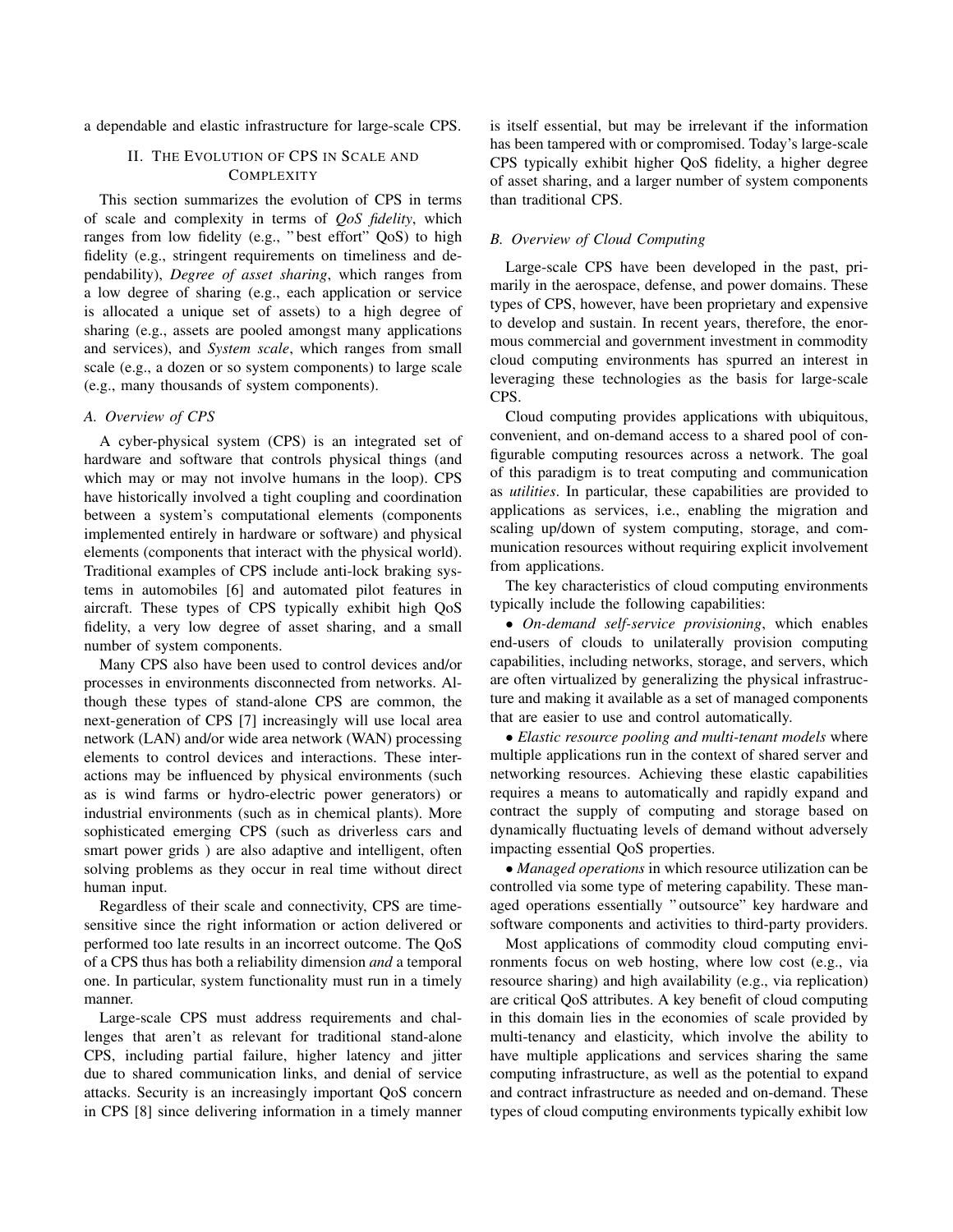QoS fidelity, a high degree of asset sharing, and a large number of system components.

Although cloud computing is increasingly being adopted by individual consumers and by companies in certain industries, many classic implementations of cloud computing are at odds with CPS requirements, such as bounding latency and jitter, and avoiding priority inversions. In particular, unless managed carefully with respect to timing (e.g. as in ) and other criteria, virtualization may become detrimental in CPS due to higher overhead and jitter, as well as (hidden) scheduling issues. What is needed, therefore, are software and hardware infrastructures that can support the needs of next-generation large-scale CPS. These new large-scale CPS require high QoS fidelity and a high degree of asset sharing, and must support a large number of system components.

## III. THE EVOLUTION OF DESIGN AND OPERATIONAL PARADIGMS FOR CPS

During the past  $40$  years many paradigms relevant to large-scale CPS have come and gone. This section summarizes the evolution in the paradigms used to design and operate CPS at various levels of scale and complexity during this time.

### *A. Early Paradigms*

In the 1970s and 1980s, there was a tendency to build CPS via a tightly-coupled design paradigm, where most elements of these CPS were proprietary and controlled or built by a single system integrator. These systems were designed in isolation with little reuse or sharing. Likewise, they were non-adaptive, e.g., if changes were made to requirements or the runtime environment many other parts of the systems could be adversely affected.

In general, a key limitation of such a tightly-coupled design paradigm for CPS was that small changes made to the software or hardware could affect the correctness of almost any other part of the system . Examples of these problematic changes include adjustments to requirements, implementation, infrastructure, operating systems, programming languages, middleware, and networks. As a result, these large-scale CPS were expensive to sustain and evolve, in addition to incurring vulnerabilities due to not being designed to connect to publically accessible networks, such as the Internet.

This tightly-coupled design paradigm also was problematic due to the ways in which developers and operators traditionally provisioned, scheduled, and certified CPS. The operational capabilities and characteristics of traditional CPS were typified by the need to obtain *all* the required resources. If such a provisioning process goes smoothly, traditional CPS usually work well. If not all of the resources are acquired, however, there could be major issues and a CPS simply might not work as needed.

The tight-coupling exhibited by such CPS was exacerbated by their stringent end-to-end QoS requirements, including bounded latency and absence of priority inversion. To meet these requirements, developers of traditional CPS typically hard-coded many implementation details, shared limited information between system components, and allocated resources statically. While this strategy works for small CPS in closed stand-alone environments, it simply doesn't scale up to meet the needs of large-scale CPS being developed and planned (e.g., based on emerging proposed industry standardization efforts, such as the Industrial Internet [9]. Moreover, it is not feasible to leverage commodity computing clouds as the basis for these types of CPS due to their reliance on statically provisioning and aversion to sharing.

#### *B. Recent R&D Progress*

Over the past decade, there have been tremendous advances in research and development for CPS, as well as evolution in the adoption and application of newer design paradigms. For example, cutting-edge CPS in both military and civilian domains are more layered and componentized than those of previous decades. In particular, modern largescale CPS include layers of network, operating system, middleware, and programming language standardization and have become more robust at the infrastructure level. Moreover, advances in loosely coupled CPS software and system architecture have improved, so that when problems arise, properly programmed systems are able to cope through online adaptation.

A further benefit of these modern, less tightly coupled large-scale CPS is that solutions are potentially more costeffective to evolve and retarget. Developers are less apt to have to backtrack and recertify an entire CPS when minor changes are made, which is a key cost-driver for sustainability in legacy CPS. Consequently, changes can be made to a CPS environment, requirements, and aspects of implementation, including those that are hidden behind component or module boundaries.

Modern large-scale CPS have also improved from an operational point of view. The majority of new loosely coupled large-scale CPS are being constructed via datacentric and reusable protocols. Event and messaging buses are more resilient in these types of large-scale CPS. When constructed properly, these large-scale CPS are designed to work appropriately even if they don't receive all resources in a timely manner, which enables dynamic allocation and management. There is the added benefit of better sharing support for resources, especially in environments with the ability to describe priorities and importance of information flow at multiple levels.

Some of the operating platforms that have evolved to support modern large-scale CPS have much in common with computing clouds. For example, the total ship com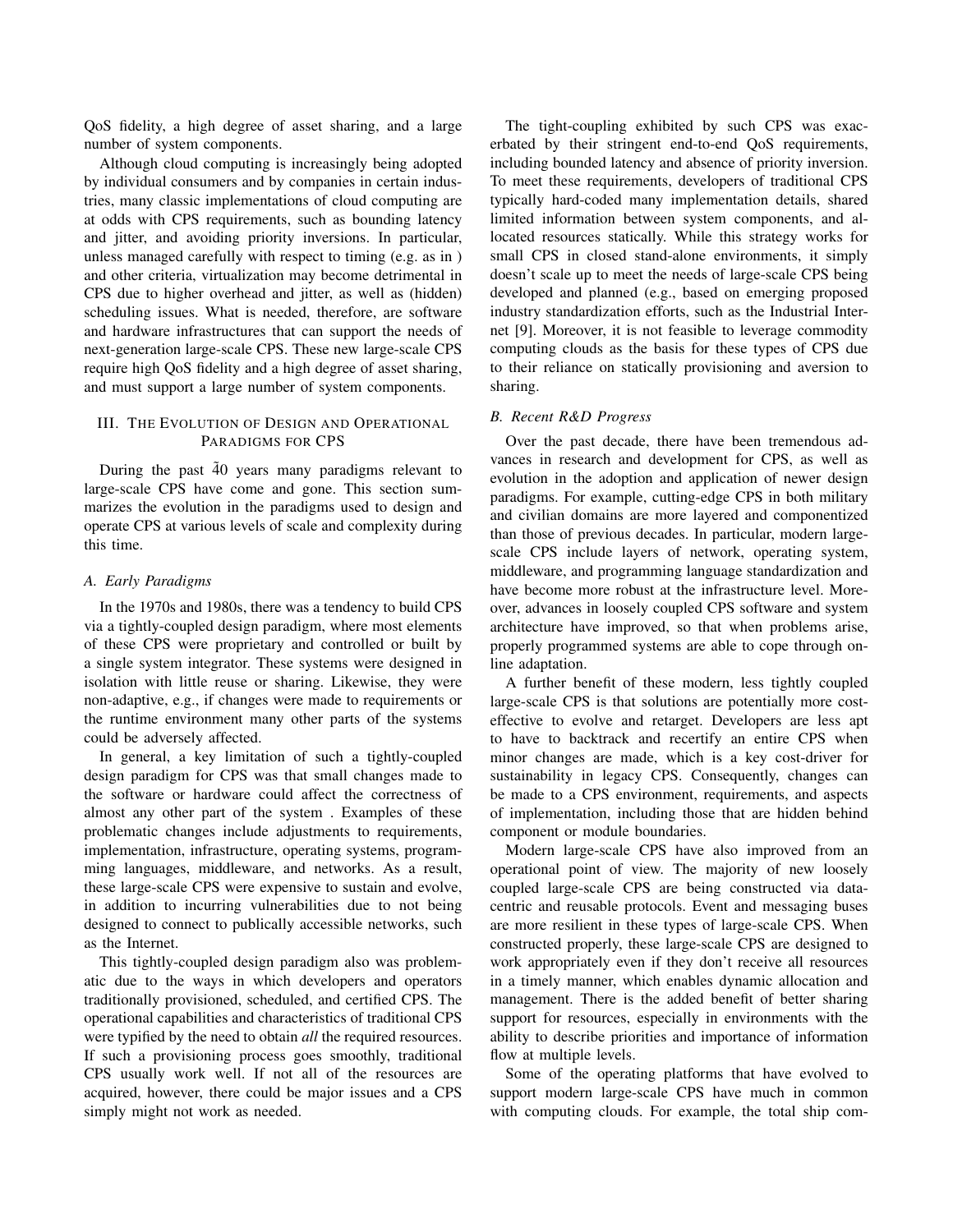puting environment developed for the US Navy's DDG-1000 destroyer include advances in distributed resource management based on many of the technologies mentioned throughout this paper (and discussed further in [10]). While the scale of a DDG-1000 destroyer is not nearly as large as envisioned large-scale CPS (e.g. based on a continentwide Industrial Internet), it serves as a good example of how metropolitan area network (MAN)-sized large-scale CPS can be developed reliably and securely.

## IV. R&D TRENDS AND CHALLENGES FOR LARGE-SCALE CPS

Current trends and challenges within the domain of largescale CPS are a hot topic of discussion. For example, the US National Science Foundation (NSF) recently convened stakeholders from academia, industry, and government at a workshop on research and implementation challenges at the intersection of Cloud Computing and CPS [11], from which a community report is currently being drafted. Topics discussed during this workshop included (1) the role of computing clouds in data collection, integration, analysis, and mining for CPS, (2) the roles of computing clouds in CPS control systems, (3) stability, safety, security, privacy, and reliability considerations in integrating cloud computing with CPS, and (4) programming models and paradigms for computing clouds that support CPS. When considering what is happening in this space now, it is useful to be familiar with approaches used by developers in the past and the insight those experiences provided when envisioning future directions.

## *A. The Benefits and Limits of Elastic Hardware*

The CPS space is diverse and complicated, but it is reasonable to expect that some of the key answers can be found in research conducted on elastic hardware platforms in cloud computing environments. Elastic hardware refers to platforms with the ability to add or remove CPU capacity within a reasonable time frame and price. This technology enables cloud providers to add or subtract hardware without the need to change underlying logic or configurations of the software. Since programmers' time has become a precious commodity the flexibility enabled by elastic hardware is tremendously valuable.

One complication of elastic hardware is that most platforms have been utilized for hosting web applications in public cloud environments or data-centers. Although those environments have been relatively reliable for conventional web hosting services, they pale in comparison to the complexities and mission-criticalities of Industrial-Internet-style applications, where support for secure, real-time communications and failover are essential.

Elastic hardware is thus necessary, but not sufficient for building elastic applications that possess cyber-physical properties. There are a number of reasons why programming elastic hardware for CPS is hard. The first is due to the fact that many programming models used by developers are inadequate. Developers tend to use complicated or obtrusive APIs, which are challenging to program. Conversely, there are solutions that are simple to program, but tend to have problems with respect to scalability and predictability. These solutions work well if timeliness is not a concern, but they are not a viable solution when timeliness is paramount.

Another issue is the general lack of understanding for realtime, concurrent network solutions. There are many inherent and accidental complexities in this area, including race conditions, deadlocks, priority inversions, and missed deadlines. The CPS development community needs to become more familiar with these issues so they can work more effectively to address them with the available tools.

Some operating platforms provide good support for multicore solutions, but do not have sufficient support to transition seamlessly from multicore to distributed core. When this is the case, the system will work well up to  $16$  cores, (i.e., the current scale supported by high-end Intel or AMD multicore chip sets) and then start to degrade significantly when the system scales beyond that.

Finally, there is the long observed issue of inadequate support for QoS at scale. In this context, QoS refers to the ability to control systematic quality attributes (sometimes referred to as " para-functional properties"), including prioritization, failover and robustness, and system-wide resources in an end-to-end environment over various types of networking infrastructure. Approaches that work well for conventional web-based systems often do not work as well in the missioncritical CPS domain.

The impediments to programming elastic applications on elastic hardware described above affect the majority of computing systems, though they are particularly problematic for large-scale CPS. As a result, organizations may believe that since the traditional Internet works well for ecommerce or file sharing, it should work just as well for more complex large-scale CPS, until they ultimately discover that is not the case.

#### *B. Key Challenges for Elastic Large-scale CPS*

Large-scale CPS are increasingly used to connect people, data, and machines to enable access and control of mechanical devices in unprecedented ways. These types of CPS often integrate sophisticated machines embedded with sensors and sophisticated software to other machines (and end users) to extract data, make sense of it, and find meaning where it did not exist before. The overarching theme is that such machines-ranging from jet engines to gas turbines to medical scanners-connected via large-scale CPS have the analytical intelligence to self-diagnose and self-correct, so they can deliver the right information to the right people dependably at the right time.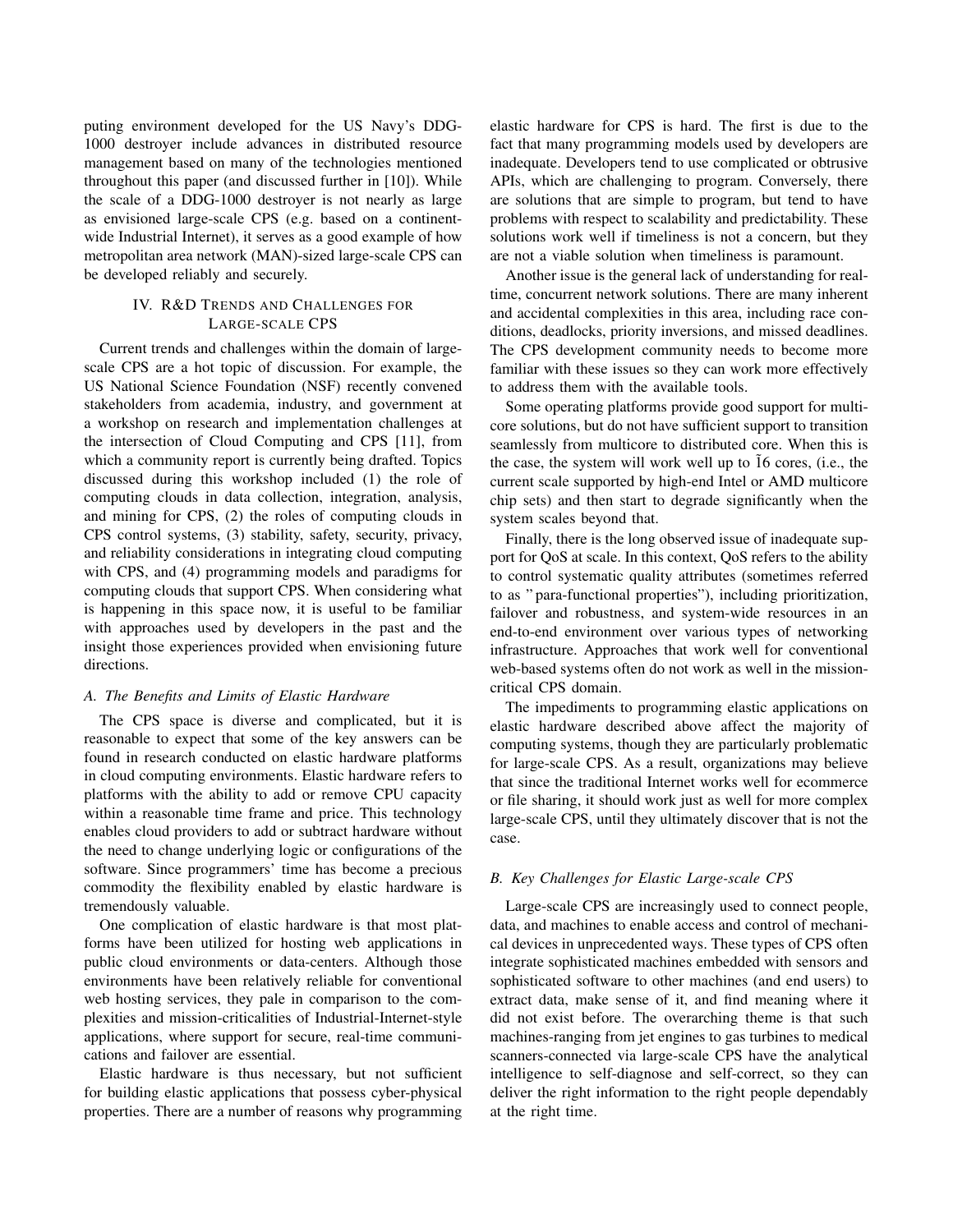Despite the promise of large-scale CPS, however, supporting the end-to-end QoS requirements is fundamentally hard and requires new advances in a number of key areas, including those discussed below.

*1. Precise auto scaling of resources* with an end-toend focus needs to be a feature of CPS. Auto scaling is often thought about as adding cores when demand rises. Although this is certainly useful, it comes with the downside of not working properly from a system-wide perspective. Enabling technologies for large-scale CPS (such as the Industrial Internet [9]) require ways to scale up scheduling and auto scaling in a broad environment, to support precise behavior for end-to-end task chains. Stability and safety properties within mission-critical large-scale CPS require complex analysis to provide confidence that they will work as expected. Supporting this need calls for analysis examining reachability of states in a system, which is currently a particularly challenging part of the research space.

*2. Optimization algorithms that balance real-time constraints with cost* and other goals must be used. Often these problems can be solved by additional hardware, but not all developers have those resources available to them. Although deployment and configuration algorithms-along with services and infrastructure-are key to successful largescale CPS, implementing these algorithms effectively is hard in domains where the cost commodity marginal basis is driven down. For example, the automotive industry needs to sell in volume, and thus cannot afford to spend thousands of dollars on high-end hardware in low-end to mid-level cars because the costs will not be recouped.

Another objective for large-scale CPS is co-scheduling or performing admission control and eviction of assorted task sets deployed on shared computing and communication resources to ensure that high priority operations take place at the appropriate time. These requirements are not typically met in conventional cloud computing environments, i.e., when these systems get overloaded, the QoS degrades and there is no way to prioritize between tasks.

Improved fault-tolerance fail-over that supports real-time requirements, which is crucial in environments with high probability of failures and attacks. One way to do this is semi-active replication [12], which is used so that running systems can fail-over rapidly and predictably. This replication style is designed to have some of the benefits of both the active replication and passive replication styles, including predictable fail over times and predictable behavior during program execution.

*3. Finer-grained and faster allocation of resources to enable CPS to be precisely scaled to meet demands driven by real-world phenomena.* Current elastic resource allocation approaches focus on virtual machines as the sole resource allocation unit. While virtual machines provide excellent isolation and resource partitioning properties, they incur significant allocation and startup costs. A single virtual machine in a cloud may take tens of seconds to minutes to allocate and initialize resources for a CPS.

CPS are also influenced by a wide array of physical phenomena for which science has not developed accurate or fast predictive models. For example, predicting the exact load in a financial market even within a few minutes time is not a solved problem. Since it is hard to predict how the physical world will drive a CPS, it is hard to forecast far into the future the precise resource allocations that will be needed to meet CPS QoS goals.

Ensuring that CPS receive needed resources becomes hard when limited physical world predictability is combined with slow resource allocation. Either more precise predictive models are needed or cloud computing resource allocation must become more nimble to support timeliness and other QoS requirements. Research on faster and finer-grained resource allocation beyond virtual machines is thus needed to meet the challenge of producing fast and accurate predictive models for all physical systems that drive CPS.

*4. Data provisioning and load balancing algorithms that can take into account a variety of properties*, including geo-physical, when deciding where to migrate work. Cloud computing is generally considered so flexible that there is little distinction between where computation takes place and storage resides, which makes sense when there are no realtime QoS needs. As real-time QoS needs arise, however, exactly where parts of the system are located becomes more important. In these cases, affinity should be emphasized to reduce latency and jitter.

Storage is a key factor in CPS, as it does not do much good to virtualize storage if it then takes too long to move data from one node to another. At the same time, rebalancing and replication also need to happen. Taking physical dimensions into account in the context of load shaping is also beneficial and necessary. Developers must also discover ways to exploit physical characteristics of data and computation to better distribute work throughout CPS clouds.

In short, developers of large-scale CPS need a holistic approach. Advances in this area will be particularly challenging because success will require new approaches from a research point of view (which may be developed in isolation) to be combined across multiple system layers and to work seamlessly and effectively end-to-end in a CPS.

#### *C. Next-generation Challenges: Larger-Scale CPS*

Over the past decade organizations have had greater success developing large-scale CPS. There has also, however, been a trend toward attempting to develop a new generation of more complex and large-scale CPS. Systems in this context are evolving towards ultra large-scale, i.e., they are pushing far beyond the size of even today's large-scale CPS by every measure, including: lines of code; amount of data stored, accessed, manipulated, and refined; number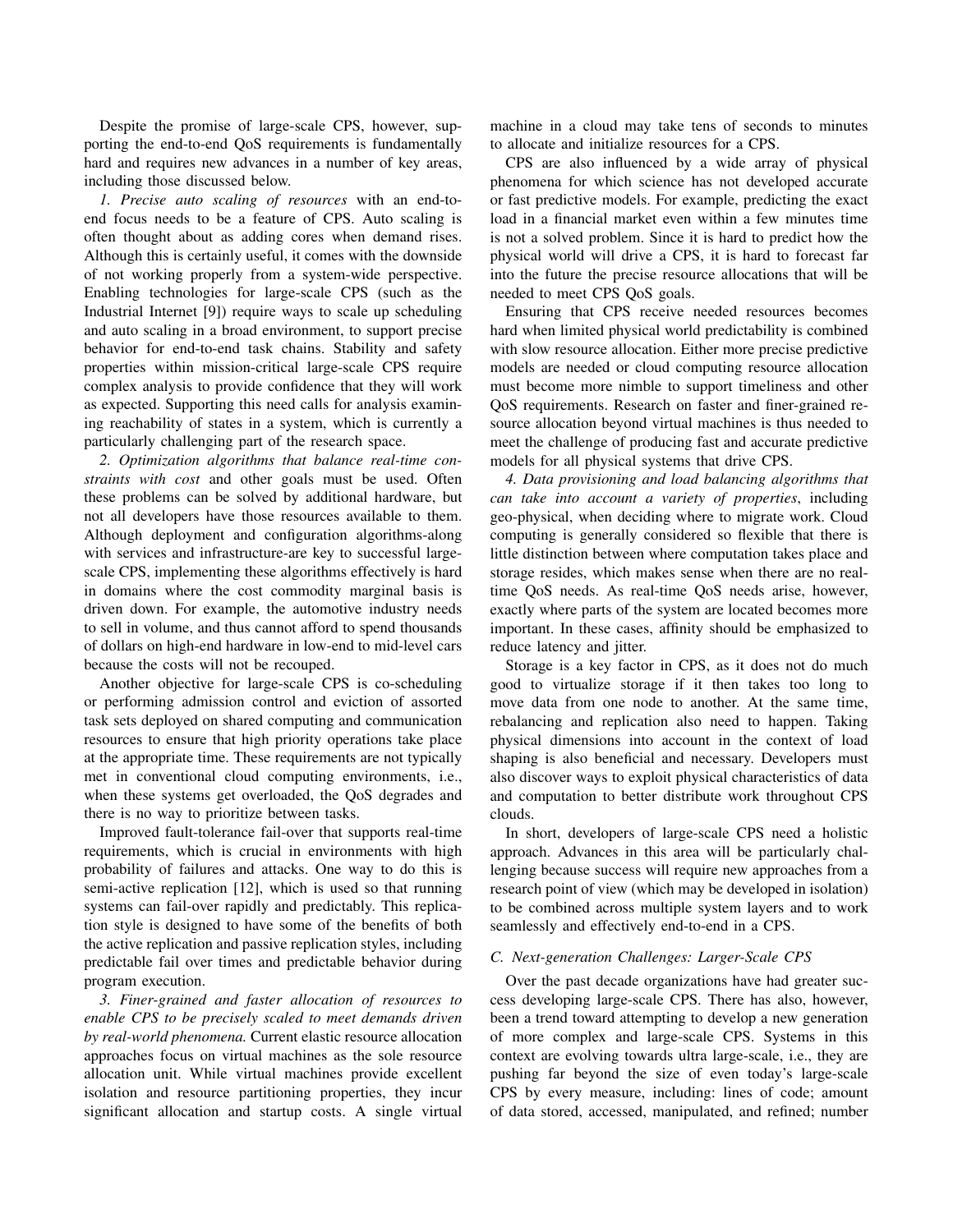of connections and interdependencies; number of hardware elements; number of computational elements, number of system purposes and user perception of these purposes; number of routine processes, interactions, and emergent behaviors; number of (overlapping) policy domains and enforceable mechanisms; and number of people involved in some way (see [13] for further discussion). Examples of these ultra-large-scale CPS are evolving in smart grid, Industrial Internet, and air traffic management domains.

The dynamic behavior of ultra-large-scale CPS can trigger transient overloads. There are numerous time critical tasks, and many resources depend on the environment. Often there are trade-offs and conflicts between the aforementioned resources. One of the most prominent challenges observed is integration with legacy systems and sub-systems.

The technologies historically used by system integrators to develop and sustain large-scale CPS have themselves incurred many challenges stemming from accidental and inherent complexities. For example, these technologies have tended to be highly heterogeneous in terms of programming languages, operating systems, middleware, and tooling. Likewise, technologies implemented several years ago may now be unusable in some environments due to rapid advances in the solution space.

Not surprising, it is tedious and error-prone to map problems and requirements from the problem space to the technologies that exist in the solution space. System integrators are ultimately responsible for trying to make these connections. These problems have recently become even harder to address because their requirements exceed the capabilities provided in today's commodity computing clouds.

Adding further complication, the U.S. government, which has been a major player in funding for large-scale CPS, has been forced to cut back significantly on research and development due to the fiscal constraints arising from sequestration. The following quote is attributed to Winston Churchill: " Gentleman, we've run out of money-it's time to start thinking," which serves as an accurate metaphor for what is happening in ultra-large-scale CPS domains today.

## V. A VISION FOR SOFTWARE INFRASTRUCTURES FOR LARGE-SCALE AND ULTRA-LARGE-SCALE CPS

This section outlines emerging research solutions and approaches for architecting large-scale CPS systems. The architecture covers the core components needed for CPS and specific technologies that can help to fill these gaps, such as the OMG's DDS.

## *A. Key Requirements for Large-scale CPS Software Infrastructure*

Meeting the challenges of large-scale CPS-including, but not limited to, approaches being discussed in the context of proposed industry standards, such as the Industrial Internet [9], requires rethinking basic properties and principles commonly ascribed to cloud computing. Whatever the future of elastic cyber-physical systems software infrastructure may be, it should support the following requirements:

• Systems must be *flexible* as they must be able to replace, reuse, analyze, distribute, isolate, and then compose these pieces back together in a dependable way.

• Systems need to be *open* so that programmers do not program themselves into a corner with a solution that only works with commitment to a single vendor.

• Systems need to be *uniform* with respect to treating multicore and distributed core semantics in a common way. Uniformity keeps these two components transparent from the applications and services they run.

• Systems must be *scalable* as the demand for increasing scope rises. Solutions, such as load balancing algorithms, must take advantage of elastic hardware resources at the infrastructure level.

An important paradigm for meeting these requirements of large-scale CPS is *middleware*, which resides between applications and the underlying operating systems, networks, and hardware. Middleware provides services that are essential to design and operate large-scale CPS at scale. Below we discuss the key layers of large-scale CPS software infrastructure.

#### *B. Key Layers of Large-Scale CPS Infrastructure*

Anyone who has taken a networking course knows that there are seven layers in the OSI stack and four layers in the Internet stack. In general, however, there's less familiarity of the layers within the middleware stack, which is essential for success in developing next-generation software infrastructure for large-scale CPS. The key layers are described briefly below.

*Operating systems* and communication *protocols* form essentially a hardware abstraction layer that allows higherlevel services and applications to ignore differences in the underlying computing and networking hardware. *Host infrastructure middleware* is an operating system abstraction layer that abstracts away from the operating system and removes accidental complexities of the system's APIs. It amplifies programming software in a portable way. Examples of host infrastructure middleware include Java, Real-time Java, and Microsoft CLR.

The next level is *distribution middleware*, which allows for decoupling and abstracting the fact that there is a network between the sender and receiver of messages. Distribution middleware provides the ability to communicate across address and host boundaries in a way that is unobtrusive to the application. Examples of this type of middleware include SOAP, Web Services, CORBA and DDS. *Common middleware services* comprise the next layer.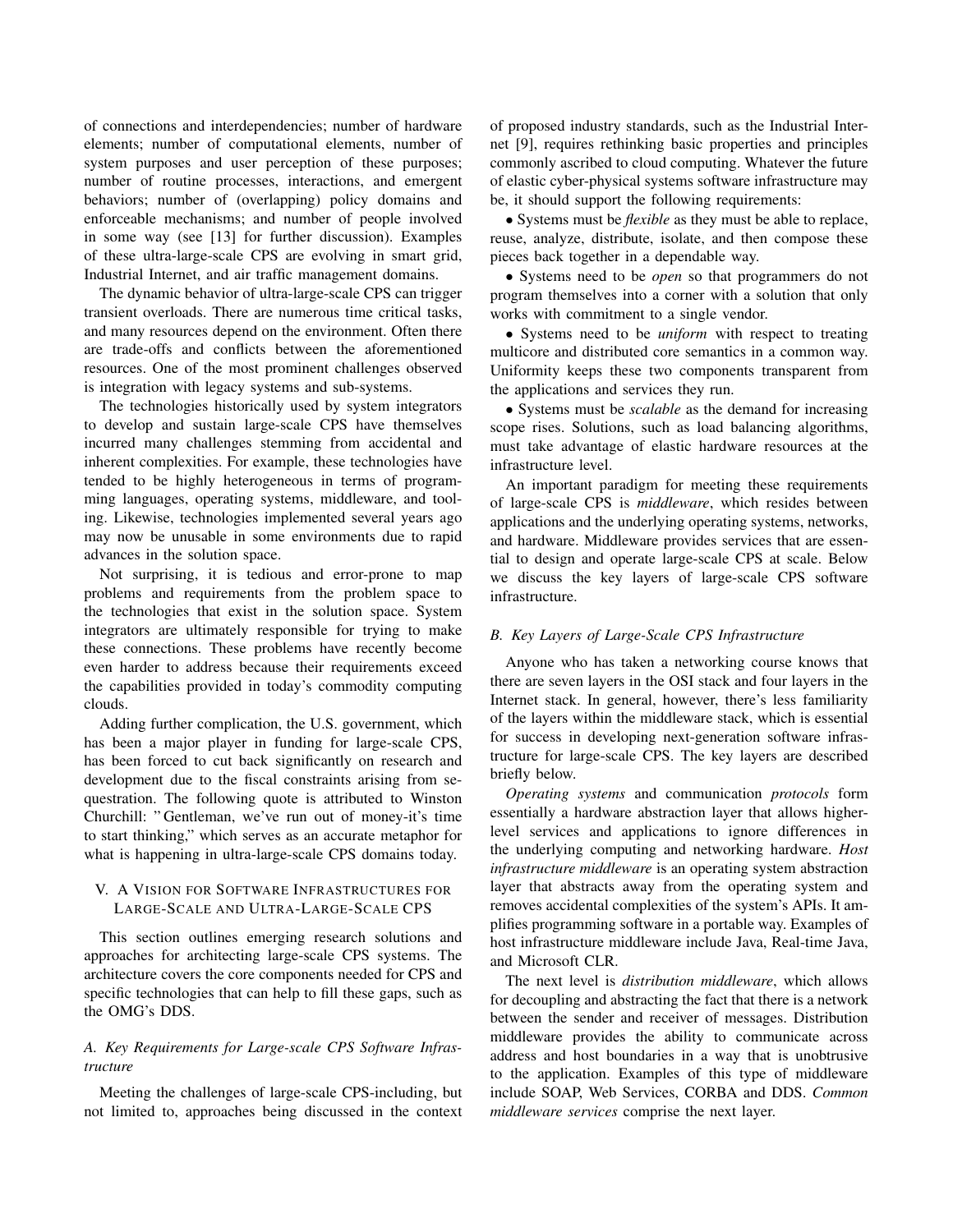After distribution middleware is implemented, it is easier to program across a network. The next challenge is deciding how to build reusable services that name the information, discover services, detect subscribers' presence, send events predictably, monitor the infrastructure, provide information durability, maintain historical data, record data flows and transactions, perform failover operations, etc., which fall within the realm of *common middleware services* .

*Domain-specific middleware services* form an important layer. These middleware services involve intellectual property or value added in a particular domain such as avionics, SCADA, C4ISR, air traffic management, and healthcare. This area is where the next generation of standards and capabilities must be researched and transitioned into practice.

## *C. Promising Foundations Towards Elastic CPS Middleware: Data Distribution Service (DDS)*

The Object Management Group's (OMG) Data Distribution Service (DDS) [15] supports many of the criteria for large-scale CPS software infrastructure mentioned above, i.e., it is flexible, open, uniform, and scalable. DDS offers a pattern language and a powerful software infrastructure for building loosely coupled, heterogeneous, evolvable, scalable, and dependable large-scale CPS.

DDS supports different types of information modeling, including relational modeling which uses a data-centric publish-subscribe abstraction in which events and their relationships to each other may be defined. It also supports object-oriented information modeling with its data local reconstruction layer.

DDS defines a global data space that enables publishers and subscribers to read and write topic data asynchronously, anonymously, and in a manner that is decoupled in time and space. It allows the production and consumption of data in this global data space and offers control over the ways in which information flows through a space, which is an essential capability for large-scale CPS.

DDS is also well suited for large-scale CPS in because of its rich set of QoS policies, which allow variables essential to delivering information in a timely and dependable manner to be controlled. There are about two-dozen QoS policies available in DDS, to handle priorities, deadlines, data durability, replication and redundancy, history, resource utilization and more. QoS policies that are particularly relevant to large-scale CPS include the ability to indicate latency and reliability bounds. Likewise, these QoS policies also support the ability to manage coherency issues and resource constraints.

DDS allows matching of publishers and subscribers in terms of QoS policies that are requested/offered (RxO). This distributed matching capability allows DDS implementations to decide how best to connect end-to-end flows among producers and consumers. When this capability is integrated on top of intelligent communication infrastructure, it is able to provide enhanced control over the network core.

The ability to bridge diverse components of a CPS together is crucial. DDS provides many ways to bridge other technologies through the DDS data bus, which enables communication with other services and protocols in a way that can interoperate seamlessly with both legacy and new components and systems. There are also a number of standards available within the DDS ecosystem, such as language mappings for C++ and UML, and it is possible to take advantage of other standards as well, such as through mappings to RESTful services for tracking system status, and sending alerts and updates to key people.

When integrating large-scale CPS, no single vendor is likely to offer a sufficient set of services to realize an entire CPS. The potential to interwork and connect between different parties using a heterogeneous selection of middleware is thus both valuable and necessary. Interoperability protocols supported by DDS make it possible for services from different vendors to interoperate. There is also currently a vibrant research community focused on DDS [16], which further motivates its potential applicability as a context within which further refinement of policies and mechanisms for enforcing CPS semantics can be prototyped, explored, evaluated, and deployed.

## *D. Promising Foundations towards Large-scale Sensing and Processing: Mobile Cloud Computing*

As outlined in Section 5.1, a key goal of large-scale CPS systems is building systems that are flexible, open, uniform, and scalable. Mobile cloud computing is an emerging paradigm for building large-scale CPS that can sense the world through commodity mobile device sensors, aggregate this data in the cloud, and then make decisions that impact real world processes and decisions [17], such as vehicle navigation. These large-scale mobile cloud systems are attractive because of the ubiquitous deployment of existing mobile devices that can be used to rapidly construct largescale CPS that sense and react to their environments in realtime. Moreover, these systems contain software APIs and distribution mechanisms that span huge numbers of devices in the Internet of Things. Cloud computing provides the additional scalability needed to adjust resource allocation and utilization as mobile devices join and leave the largescale CPS.

## VI. CONCLUSION

Despite advances in elastic hardware and middleware technologies such as DDS, it is still hard to deploy CPS in cloud environments, making it necessary to investigate further advances in the state of the art for integrated elastic *hardware-software* infrastructures. It is unlikely that public clouds will serve as the basis of mission-critical large-scale CPS. It is more likely that private clouds will be used,